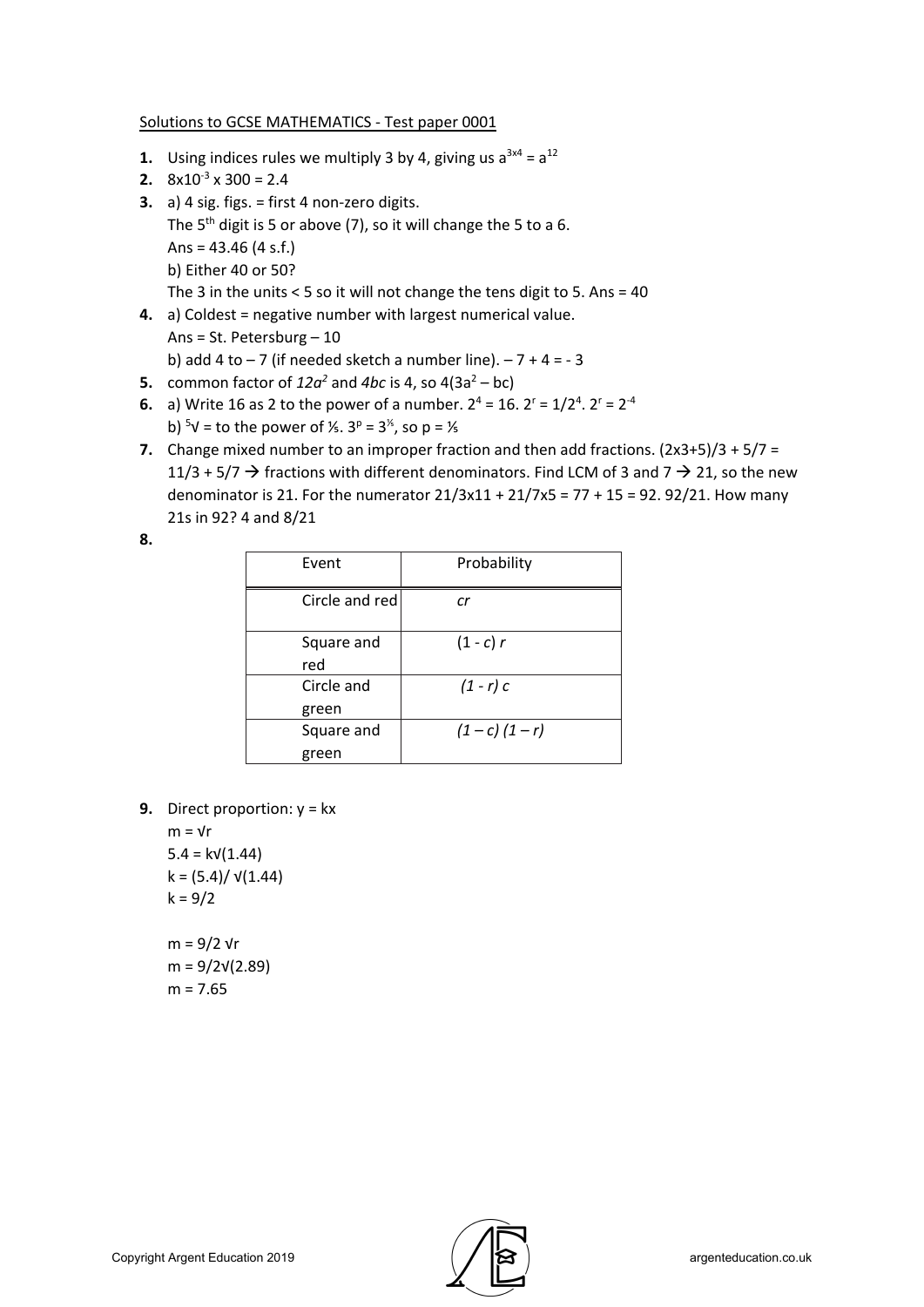

**11.** We need the cube root to solve questions on capacity! As the barrels are similar, the proportion between their heights and volumes will be in direct proportion.

 $h/\sqrt[3]{50} = 45/\sqrt[3]{80}$ h =  $(45/\sqrt[3]{50})/\sqrt[3]{80}$  $h = 38.4744588$  $h = 38.47cm$ 

**12.** Gradient =  $(y_2-y_1)/(x_2-x_1)$ Substitute x and y values from points A and B. A (x, 8) B (k, 23)  $5 = (y_2-y_1)/(x_2-x_1) = (23-8)/(k-x)$  $5 = 15 / k - x$ 5 ( $k-x$ ) = 15  $k - x = 3$  $-x = 3 - k$  (x-1 to switch signs)

$$
x = k - 3
$$

**13.** Draw triangle!



SOHCAHTOA  $\rightarrow$  Use Sin(x) = opposite/hypotenuse

Sin (x) = 10/26

- $x = \sin^{-1} 10/26$
- x = 22.61986495
- $x = 22.62^{\circ}$  (2 d.p.)

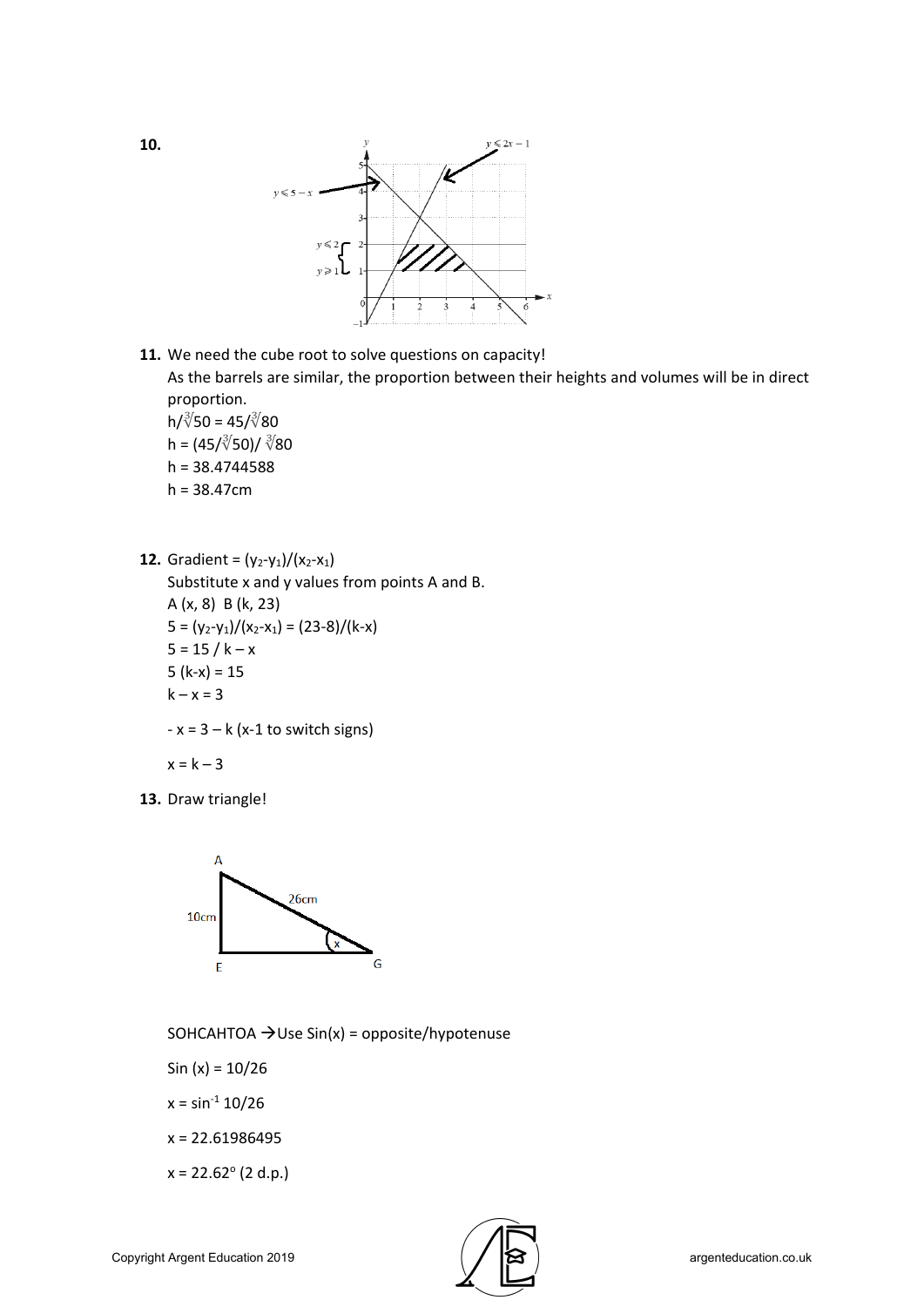**14.** Sum of interior angles of polygons = (No. sides  $-2$ ) x 180 Equilateral triangle = all 3 sides same length and all 3 angles same size Sum of angles in triangle =  $180^\circ$ Angles in equilateral triangle =  $60^\circ$  each Full turn (circle) =  $360^\circ$ 



Sum of interior angles of octagon =  $(8-2)$  x 180 = 6 x 180 = 1080 $^{\circ}$ 

Regular octagon = all 8 sides same length and all 8 angles same size

 $1080 / 8 = 135^{\circ}$ 

 $x = 360 - 135 - 60$ 

 $x = 165^{\circ}$ 

**15.** a) Speed/time =  $8/10 = 0.8$  m/s<sup>2</sup>

b) total distance = area

composite shape made of 2 triangles and 1 rectangle

- 1) A of triangle  $1 = \frac{1}{2} \times 10 \times 8$
- 2) A of triangle  $2 = \frac{1}{2} \times 15 \times 2$
- 3) A of rectangle =  $(50 10) \times 6$
- 1)  $+ 2$  + 3) = 40 + 15 + 240 = 295m
- **16.** a) plot the points along 6.5 on the x-axis and 35 up on the y-axis

b) x and y are both increasing with respect to each other so it's a positive correlation c) draw "line of best fit" through the graph so that there is an equal number of points on each side of the line. N.B. It does not need to start from the origin.

d) draw a dotted line from 7.5 on the x-axis vertically until the line of best fit and trace that point horizontally to the y-axis value. In this case the score is 43.

## **17.** a) "F union with everything else apart from G"



b) i)



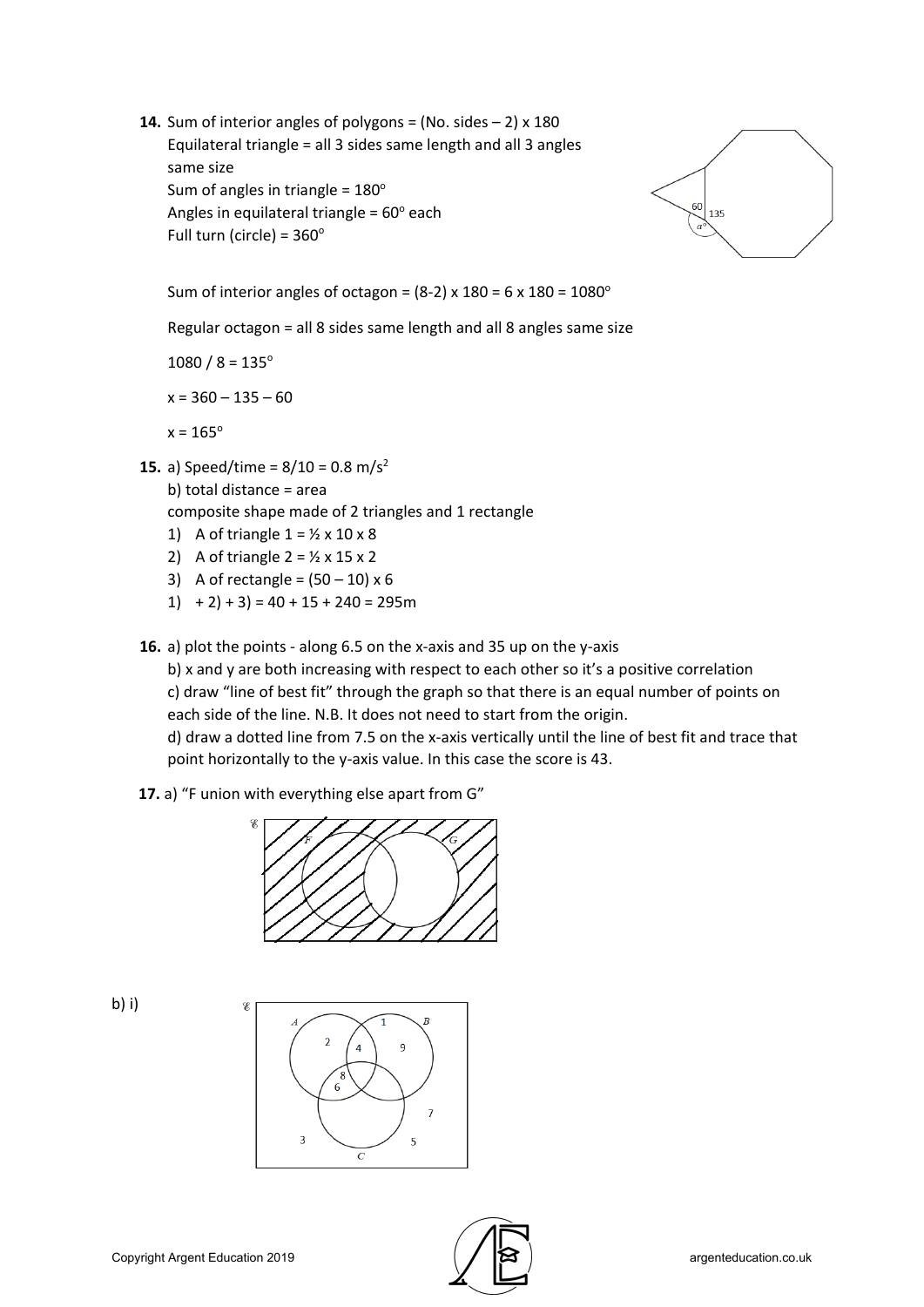ii) Anything that 1) isn't an even number; 2) is a square number; 3) is a multiple of 3 Ans  $= 9$ 

**18**. Mark on diagram that PC is also *p* as OP = PC and that MG = *2m*

a) vector  $HF + vector FE = 2m + b$ 

b) m along and 2p up leads us to point D

c) "3m along and 1p down"

vector CF and PG

**19.** We need 1) the Sin rule 2) Formula for area of circle 3) Formula for area of triangle Joint W to Y to make 2 triangles: ZWY and XWY Sum of angles in rhombus = 360  $[360 - (2x40)]/2 = 70^{\circ}$  (angles ZWX and ZYX) (Sin70)/10 = (Sin 40)/WY WY = 6.84cm Height of triangle =  $\sqrt{(10^2 + (6.84/2)^2)} = 9.4$  cm Area of sector =  $40/360$  x π x  $10^2$  = 34.91cm<sup>2</sup> Area of triangle =  $\frac{1}{2}$  x 6.84 x 9.4 = 32.15cm<sup>2</sup> Shaded area = (Area of sector  $-$  Area of triangle) $x2$ Shaded area =  $2.76 \times 2 = 5.52 \text{cm}^2$ 

**20.** a)

|                         |                    | Score on first spin |   |   |    |             |
|-------------------------|--------------------|---------------------|---|---|----|-------------|
|                         |                    |                     | 3 | 3 |    | 6           |
| Score on<br>second spin |                    |                     |   |   |    |             |
|                         | $\mathbf{\hat{z}}$ |                     | 6 | 6 |    | $\mathsf Q$ |
|                         | $\mathbf{3}$       |                     | 6 | 6 |    | $\mathbf Q$ |
|                         |                    | 5                   |   |   | 8  | 10          |
|                         | 6                  |                     | ٥ | ۰ | 10 | 12          |

b) the score that occurs the least often = 2

c) there are 7 numbers that are less than 6 and a total of 25 possibilities

 $7/25 = 28%$ 

d) there is no total of zero in the table so  $= 0$